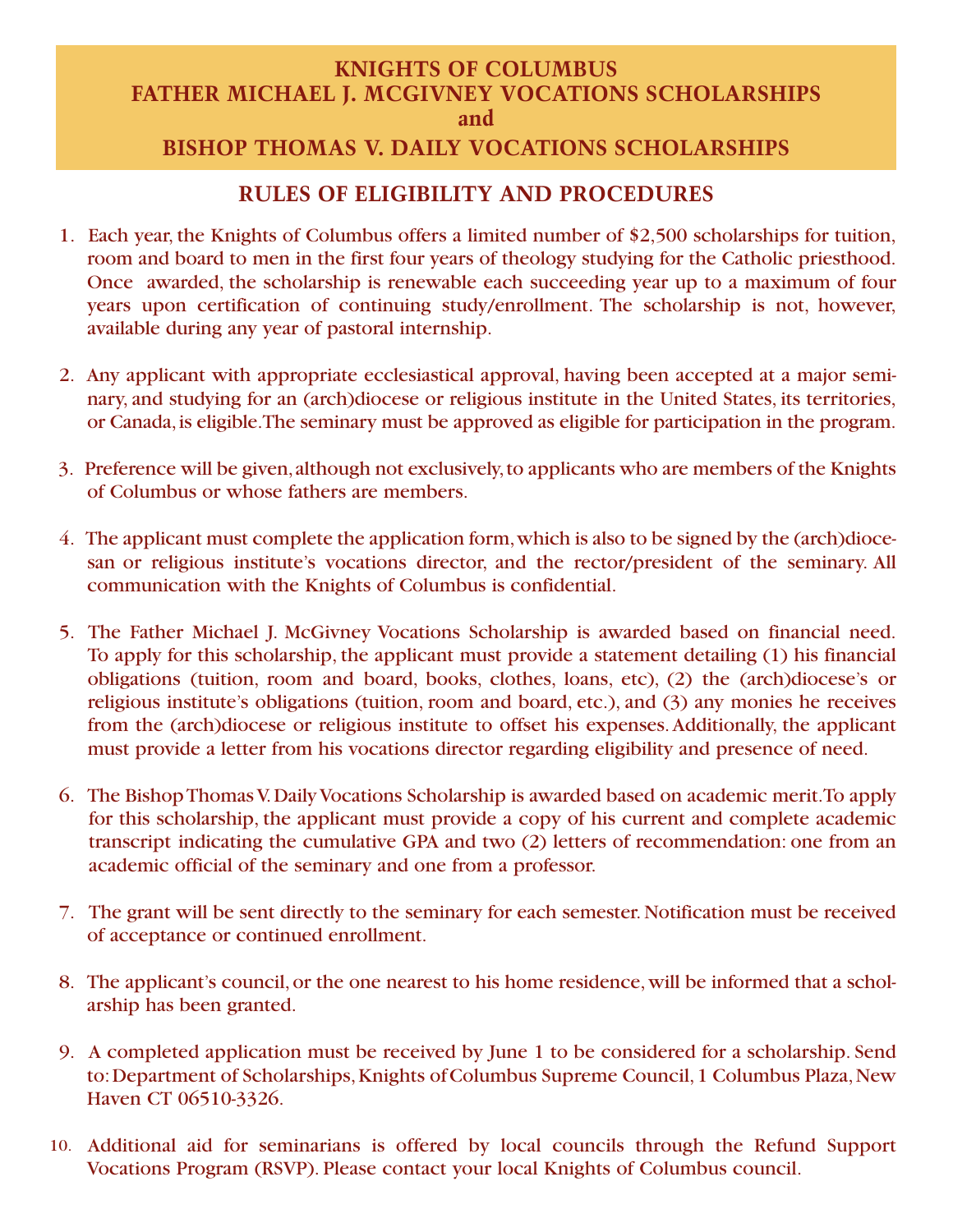## **APPLICATION**



I am applying for:

- Father Michael J. McGivney Vocations Scholarship (Based on need)
- $\Box$  Bishop Thomas V. Daily Vocations Scholarship (Based on merit and academic excellence)

Indicate the scholarship period: From to Month/Year Month/Year

### **A. STUDENT'S INFORMATION**

|                                                                                                                                                    | Middle               | Last           |                        |  |  |
|----------------------------------------------------------------------------------------------------------------------------------------------------|----------------------|----------------|------------------------|--|--|
| <b>Mailing Address:</b><br>Street                                                                                                                  | City                 | State/Province | <b>Zip/Postal Code</b> |  |  |
|                                                                                                                                                    |                      |                |                        |  |  |
|                                                                                                                                                    |                      |                |                        |  |  |
| 4. Date of Birth $\frac{1}{\text{Month}}$ $\frac{1}{\text{Day}}$ $\frac{1}{\text{Year}}$ 5. Place of Birth $\frac{1}{\text{Day}}$                  |                      |                |                        |  |  |
| 6. Applicant is a member of <u>Parish and in Carch</u> (Arch)diocese                                                                               |                      |                |                        |  |  |
| 7. Applicant is studying for CATCH (Arch)diocese or Religious Institute<br>8. If a member or son of a member of the Knights of Columbus, indicate: |                      |                |                        |  |  |
|                                                                                                                                                    |                      |                |                        |  |  |
|                                                                                                                                                    |                      |                |                        |  |  |
| 9. Year in Major Seminary during the scholarship period:<br>$\Box$ 1st Theology $\Box$ 2nd Theology $\Box$ 3rd Theology $\Box$ 4th Theology        |                      |                |                        |  |  |
| 10. Year of Pastoral Internship<br>Coes not qualify for<br>Anticipated Year of Ordination                                                          | scholarship funding) |                |                        |  |  |
| 11a. Will the student receive educational benefits including tuition, room and board from an<br>(arch)diocese or religious institute?              |                      |                |                        |  |  |
| $\Box$ yes $\Box$ no                                                                                                                               |                      |                |                        |  |  |
| b. If yes, list the amount per semester \$                                                                                                         |                      |                |                        |  |  |
| 12. List the types and amounts of scholarships, loans and Knights of Columbus R.S.V.P.                                                             |                      |                |                        |  |  |
| donations the student anticipates receiving during the scholarship period:                                                                         |                      |                |                        |  |  |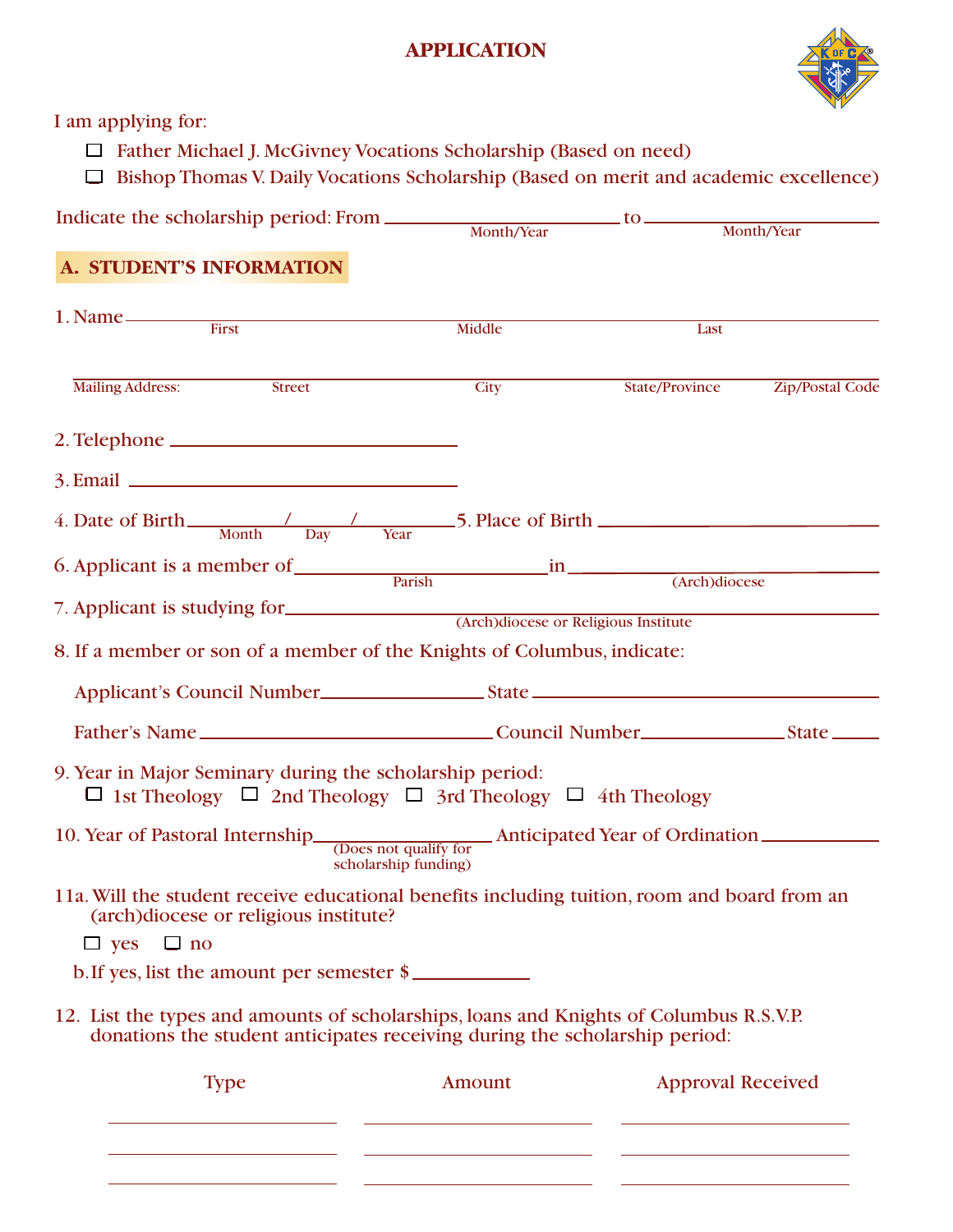#### **B. STUDENT APPLYING FOR A FATHER MICHAEL J. MCGIVNEY VOCATIONS SCHOLARSHIPS**

**13.** Include with your application, a statement of financial obligations and a letter from the vocations director. (See no. 5 on page 1)

#### **C. STUDENT APPLYING FOR A BISHOP THOMAS V. DAILY VOCATIONS SCHOLARSHIP**

**14.** Include with your application, a copy of your complete academic transcript and two letters of recommendation. (See no. 6 on page 1)

#### **D. PERSONAL STATEMENT AND SPECIAL CIRCUMSTANCES**

**15.** Please write a short essay about any special concerns or circumstance that may be relevant to your application for scholarship support.

### **E. STUDENT CERTIFICATION**

b. I certify that I am a citizen of .

- 16. All Applicants:
	- a. I certify that all information on this form is true and complete to the best of my knowledge.

| Month | Day   | Year |
|-------|-------|------|
|       | Date. |      |